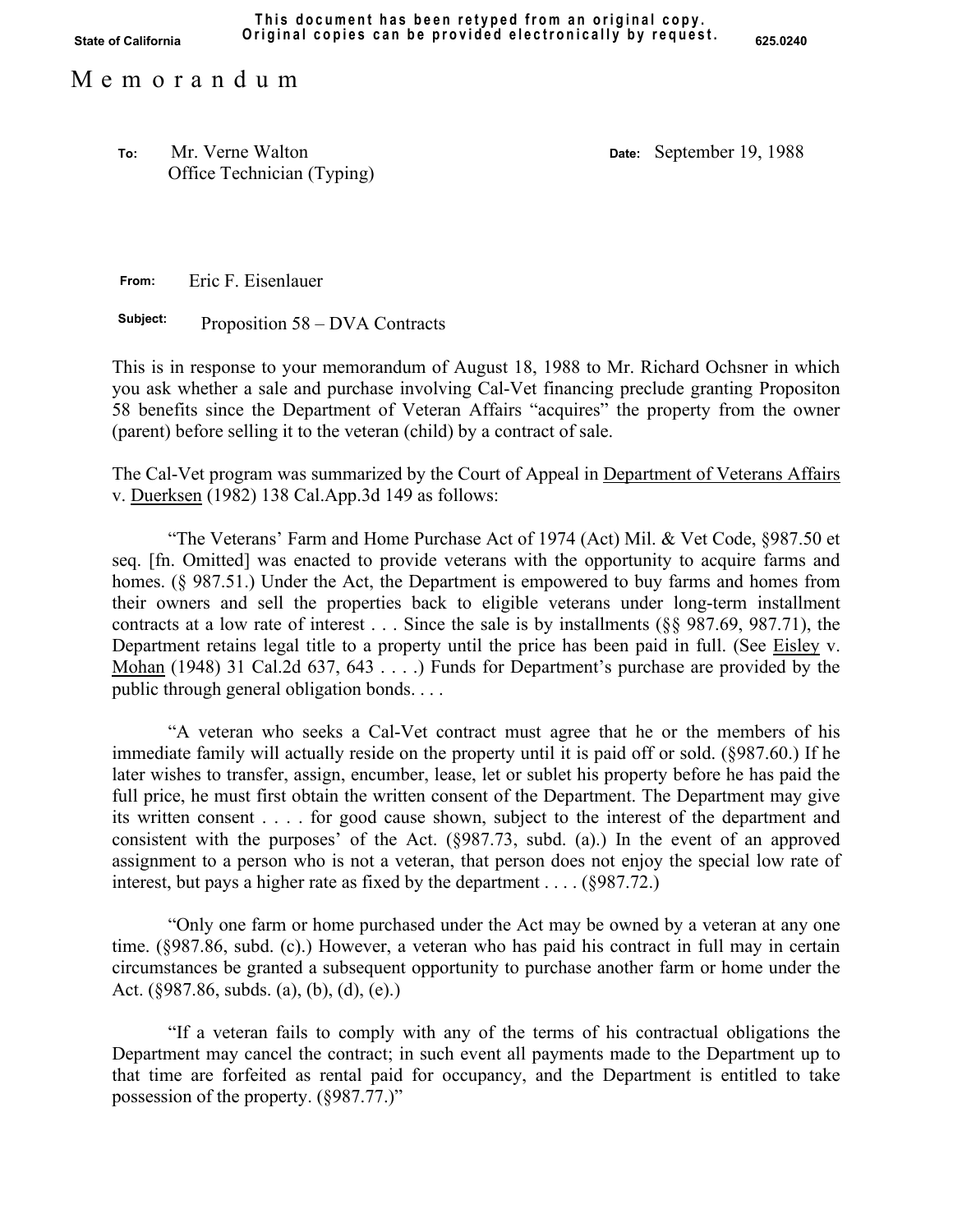As you know, Propostion 58 amended article XIIIA of the California Constitution to provide among other things that the terms "purchase" and "change in ownership" do not include the purchase or transfer to the the principal residence and the first \$1 million of the full cash value of other real property between parents and children. Chapter 48 of the Statutes of 1987 (AB 47) is the implementing legislation for Proposition 58. Chapter 48 added section 63.1 to the Revenue and Taxation Code and applies to purchases and transferred of real property completed on or after November 6, 1986.

The term "purchase" is defined by section 67 as "a change in ownership for consideration." "Change in ownership" is defined by section 60 "as a transfer of a present intrest in real property, including the beneficial use thereof, the value of which is substantially equal to the value of the fee interest." Thus, is a parent transfers to a child (or vice versa), an interest in real property as described in section 60, the transfer is excluded from change in ownership pursuant to Proposition 58 and section 63.1.

The Military and Veterans Code provides (§987.68) that the department, before consummating a purchase (from the owner), shall cause the title of the property sought to be purchased to be examined and may require an abstract and unlimited certificate of title or a policy of title insurance and may refer the same to the Attorney General for his opinion. After that, "[t]he department shall then enter into a contract with the veteran for the sale of the property to the veteran . . . . (§987.69.)

It is settled law that the vendee of a contract of sale with the Department of Veterans Affairs is the owner of the property for all purposes and that the Department retains mere legal title as security for payment of the contract purchase price (Eisley v. Mohan, supra.)

Thus, when a parent sells property to the deparment under the Cal-Vet financing program, the department is then statutorily obligated to enter into a contract of sale with the veteran (child) by which the veteran is the equitable owner of the property and the department owns mere legal title. Because of the statutory requirement to contract with the veteran, the department does not have the right to the beneficial use of the property purchased. That right passes from the owner (parent) through the department to the veteran (child).

The situation here is analogous to a transfer in trust for the present benefit of a child of the trustor which in our opinion qualifies for the parent-child exclusion. See Letter to Assessors dated September 11, 1987, No. 87/72. In either case, property is transferred to a party who is under a legal obligation to make the beneficial use or benefits of the property available to another. In the case of a trust, the legal obligation is imposed by the trust instrument while in this case the legal obligation is imposed by statute as indicated above. In either case, the transferee of the legal title to the property owns only the mere legal title to the property (Eisley, supra; Estate of Feuereisen (1971) 17 Cal.App.3.d 717, 720; Allen v. Sutter County Board of Equalization (1983) 139 Cal.App.3d 887,890.)